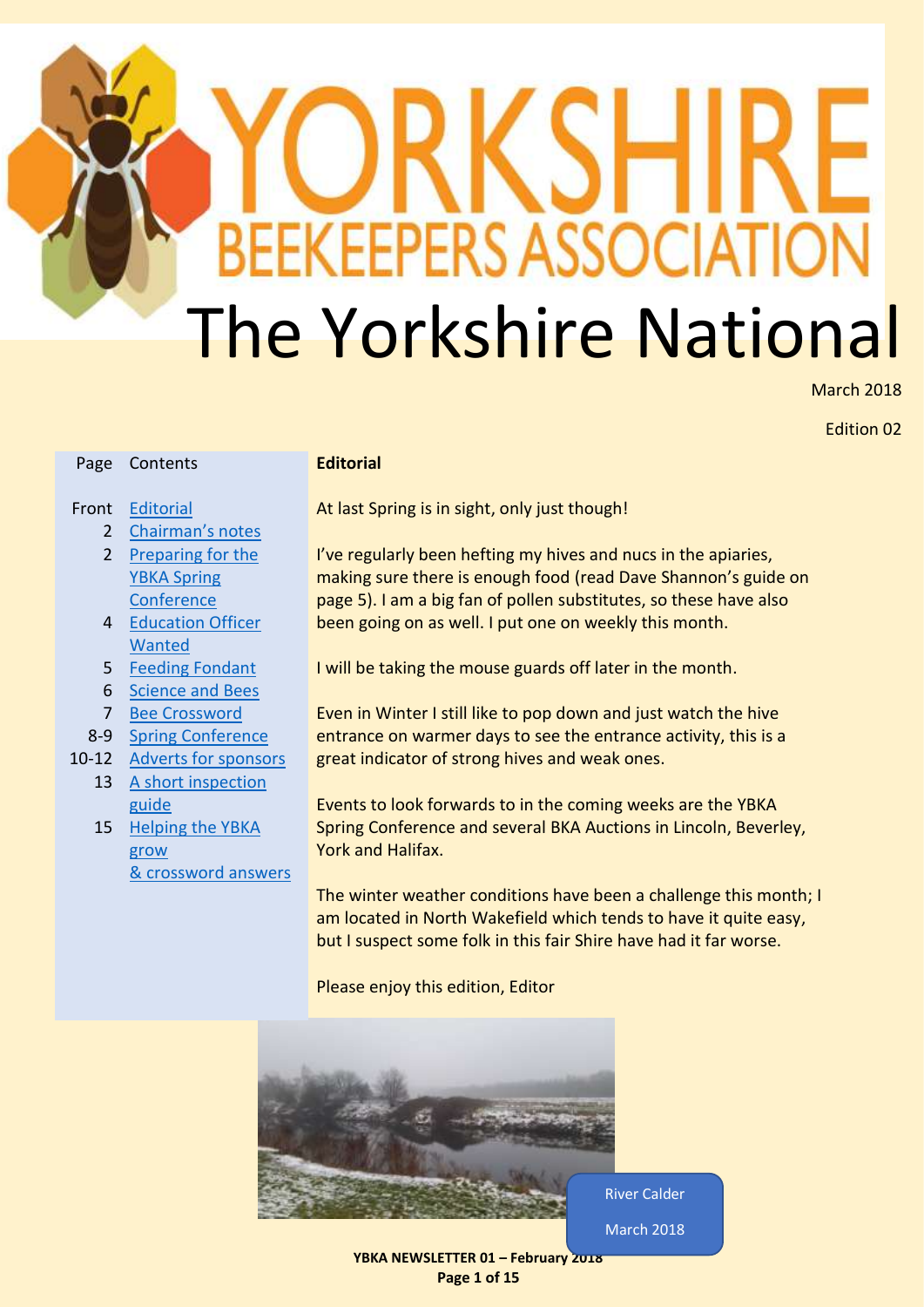#### <span id="page-1-0"></span>**Chairman's Notes**

Well, the bees were out flying and leaving little deposits on my car and all seemed well with the world.

Tuesday 20 March was to be the first day of Spring and the bees seemed to be getting ready for its arrival.

Then the Beast from the East arrived, no not Mr. Putin, and the temperatures dropped well into negative numbers and we are sat wondering when Spring will arrive.

So, I am off into the Arctic blizzard, here on the Pennines, with my wellies, thermals and survival clothing so that I can clear away the snow from my hives – clearing the driveway can wait!

Saturday 24 February saw our Annual Delegates meeting take place where the coming year's activities were discussed. A lively debate took place regarding the collection of swarms and advice will soon be sent out to all associations.

Our annual Spring Conference is being held on Saturday 24 March so put this date in your diary, book your ticket and look forward to a great day out.

Phil Gee

YBKA Chairman

#### <span id="page-1-1"></span>**Preparations for the YBKA Spring Conference by Katey Slater – Leeds BKA**

The Spring Conference is one of the outstanding events in the calendar of Yorkshire BKA - a fantastic day out for beekeepers, some of whom may be located in far flung or isolated corners of this - God's own county. It's a great chance to meet other beekeepers, to top up on supplies at the trade stands, to listen to some brilliant talks and to attend some of the workshops to improve your skills. Attendance has fallen off in recent years, which is a great shame, as it is an excellent day out – especially for new beekeepers.

Preparation starts many months beforehand, with a special subcommittee formed through the General Purposes Committee. The team is led by Roger Chappel, YBKA Secretary, and goes roughly along these lines:

- 1. Review the previous Conference what went well, what went not so well.
- 2. Ideas for next year theme, speakers, design, location, catering, etc.
- 3. Apportioning of responsibilities. Someone needs to be in charge of catering, brochure printing, venue liaison, exhibitors, speakers, workshops, etc.
- 4. Nearer the time, the finer details need attention collating bookings and printing name badges, collating lunch orders/liaising with caterers, following up exhibitors (making sure they haven't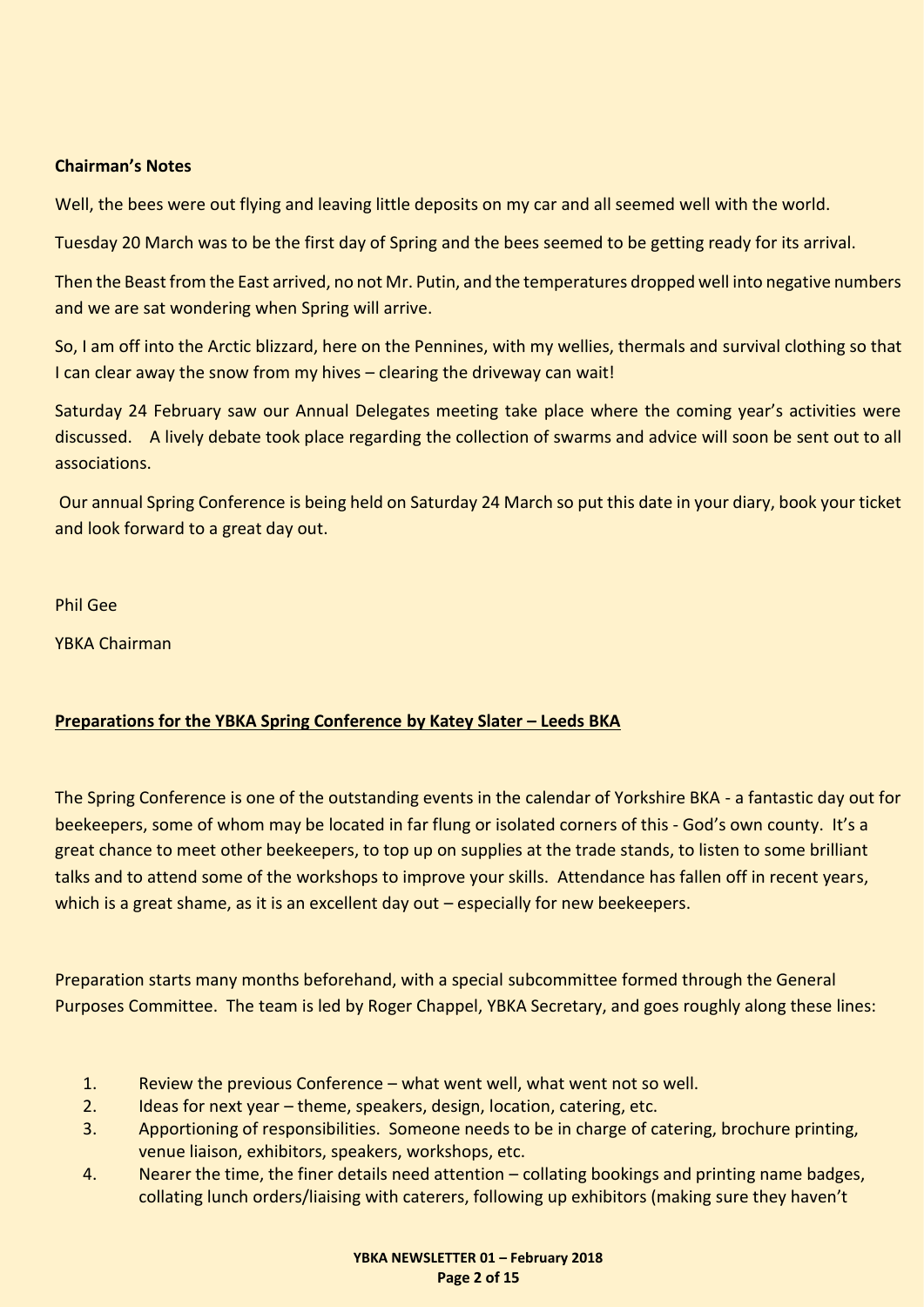forgotten!), visits to the venue to decide location of workshops, placements of exhibitors, welcome desk, signage, etc.

5. Finally, on the day – make sure everyone is where they should be and doing what they should be doing. An extremely tiring day for the organizers but well worth the effort!

My own responsibility for the last couple of Conferences has been to organize the trade exhibitors. Not a straightforward task.

These tend to fall into two distinct groups – those who have attended before, had a good day, and are ready and willing to attend again. These include our lovely Northern Bee Books, Spinks Compaq, bee friendly plants, wildflower seed suppliers, and of course, the National Bee Unit, among others.

But there is a lot of emailing and ringing round trying to get more people. Unfortunately, it does seem that the majority of beekeeping supply companies are in the far south of the country. We have one dependable supplier based in Sheffield (thank you), but although we love our conference, it is too much to expect a supplier in Devon or Kent to travel to Yorkshire for one day, for what is after all a relatively small event – we haven't yet been able to successfully compete with Bee Tradex or the BBKA Conference (but you never know what the future holds!)

There are also special interest groups and universities, who are hard to pin down to attend, due to shortage of manpower and the fact that it's outside normal working hours.

My favourite part of this particular job though, is letting the exhibitors know that they are entitled to a free lunch – the lunches are good hearty dinners, featuring pies, curries, crumbles, custard…. Also available of course to all attendees!

So, make a note in your diary to attend next year – if you haven't been before, I know you will find this is a day well spent.

Katey Slater

Leeds BKA/YBKA GPC

# **Yorkshire BKA Facts** Working bees when leaving the hive can fly up to 20mph and when they return laden up to 12mph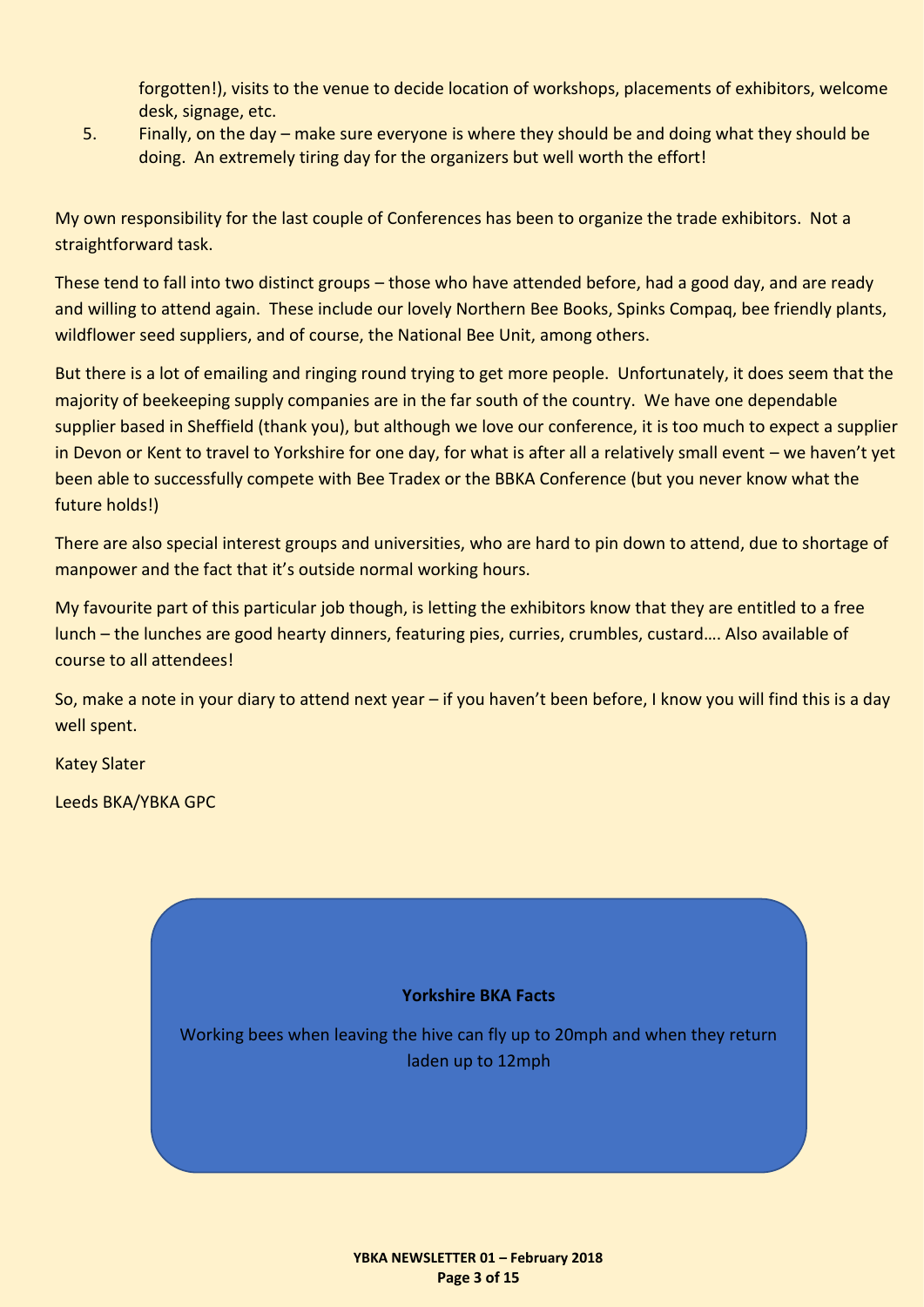#### **YBKA General Purposes Committee**

#### <span id="page-3-0"></span>**Wanted! New Education Officer, Contact YBKA Secretary if interested**

#### **Education Officer:**

- Keep members up-to-date with all examination and qualification potential through the BBKA Education Department.
- Co-ordinate applications for modules and assessments,
- Co-ordinate candidate/assessor appointments
- Arrange distribution of certificates
- Promoting examination/assessment statistics
- Provide advice to members regarding examination or assessment issues
- Organise courses/tuition to assist members preparing for examinations, qualifications, modules and assessments.

#### *Additional Desired skills and abilities:*

- *Good communication skills for a varied audience*
- *Enthusiastic and enjoy speaking to people*
- *Ability to use Internet and email*
- *Beekeeping experience - not a necessity but it would be advantageous.*
- *May suit a non-beekeeper member of a beekeeping household*
- *Use own initiative to develop role as appropriate*
- *Supported & welcomed by the YBKA GPC*
- *The posts are voluntary, time required for the post [approximately 2 hours per week]*
- *Reasonable expenses can be claimed*
- *Promote beekeeping and what needs to do to become a beekeeper*
- *Most roles are elected annually at the AGM and appointed to the General Purposes Committee – post holders are expected to attend GPC meetings.*
- *Serve as a Trustee of YBKA if required*
- *Enjoy working as a group and contribute to a friendly and relaxed environment*

*The above description is neither intended to be complete, exhaustive or final and are for guidance only. It is expected that the roles will become more specific as time goes on and it is expected that the role will be adapted to suit the specific skills of the holder as appropriate.*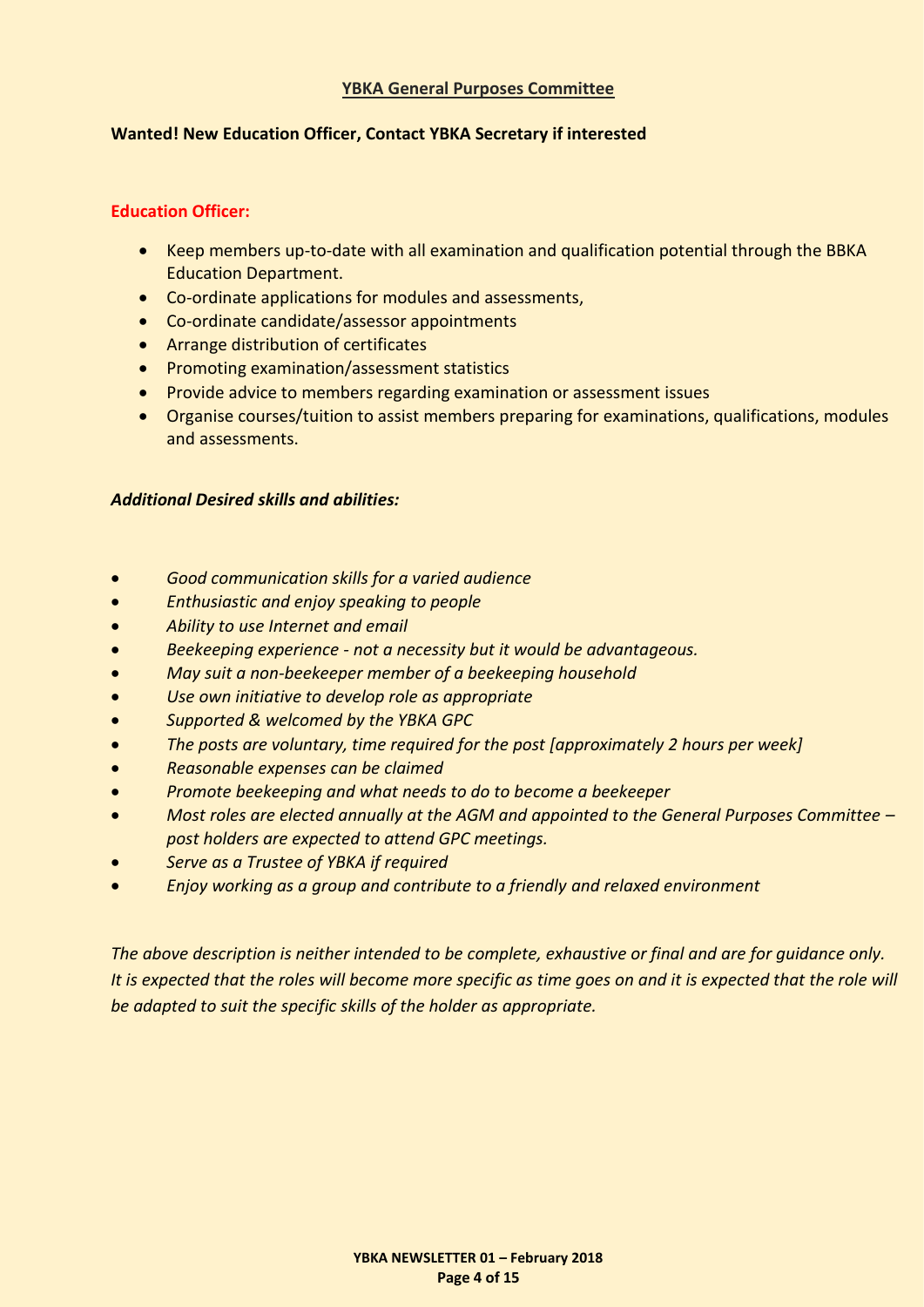#### <span id="page-4-0"></span>**A little help for beginner Beekeepers by Dave Shannon – Doncaster BKA Great tips for feeding honey bees at this cold time of year**

This year our winter months have been very long and at times very cold. This has kept our bees indoors and semi clustered for the majority of the past 5 months. This is now culminating in some of our older plus our weaker bees dying off. There are one or two major factors that enhance this process and ones we should be aware of as Beekeepers to eliminate further deaths in our colonies.

First of these is damp, bees do not like damp conditions. Ensure your hive is dry and free of damp but with good ventilation throughout. Secondly and vitally the colony must have a good stock of food available to them.

Now for the beginner's identification of this, it comes in two forms. Honey and, most importantly, Pollen (something many Beekeepers forget about). Without these two ingredients your colony will not thrive and will die out.

To check both these elements within your hives is something that only comes with experience. This entails ensuring that each colony has at least 50lb of stores at the close of the last season. This includes honey and pollen both!

Ask an experienced beekeeper to check and make sure you have done this correctly. However now after all these months these stores may be running low. So, we need to ensure our colonies needs are tended to.

Liquid feed (syrup) is a no-no at this time of year as this causes dysentery in the bees, plus most will not move up to the feeder to drink it up in cold weather. So, we feed them with sugar fondant. This can be purchased through your association store or any beekeeping supplier, coming in small sealed bags of varying weights. It is also very important to feed them a pollen substitute also in the form of a sealed patty. These are made to ensure your bees get the amino acids and vitamins required to make them thrive.

You can now buy bags of fondant and pollen ready mixed at some suppliers. When doing this it is absolutely no good at all placing these bags on top of the crown board holes and expecting the bees to move up and take it down into the brood box. This will not happen and your bees may still die if you do.

We need to use what is called an 'eke'. This is just an 18-inch by 1 to 2-inch piece of square timber that is placed on top of the brood box after the supers have been removed. This creates a small space between brood box and supers.

You then place your bags of sugar fondant and pollen substitute directly on the top of the bees in the brood box in the space your eke has made. Then replace your super's quilts and lids.

Whilst the weather remains cold and wet these additional stores should be checked every couple of weeks, and replaced where required. This process should be carried out as quick as possible and it's always best for a new beekeeper to have another more experienced person to help.

Here's hoping your bees are fine but keep a good check on those stores and let's hope spring and better weather comes soon. I'm expecting heavy losses where these things are ignored.  $\ddot{\ddot{\otimes}}$   $\ddot{\ddot{\otimes}}$  Bee aware,

Dave Shannon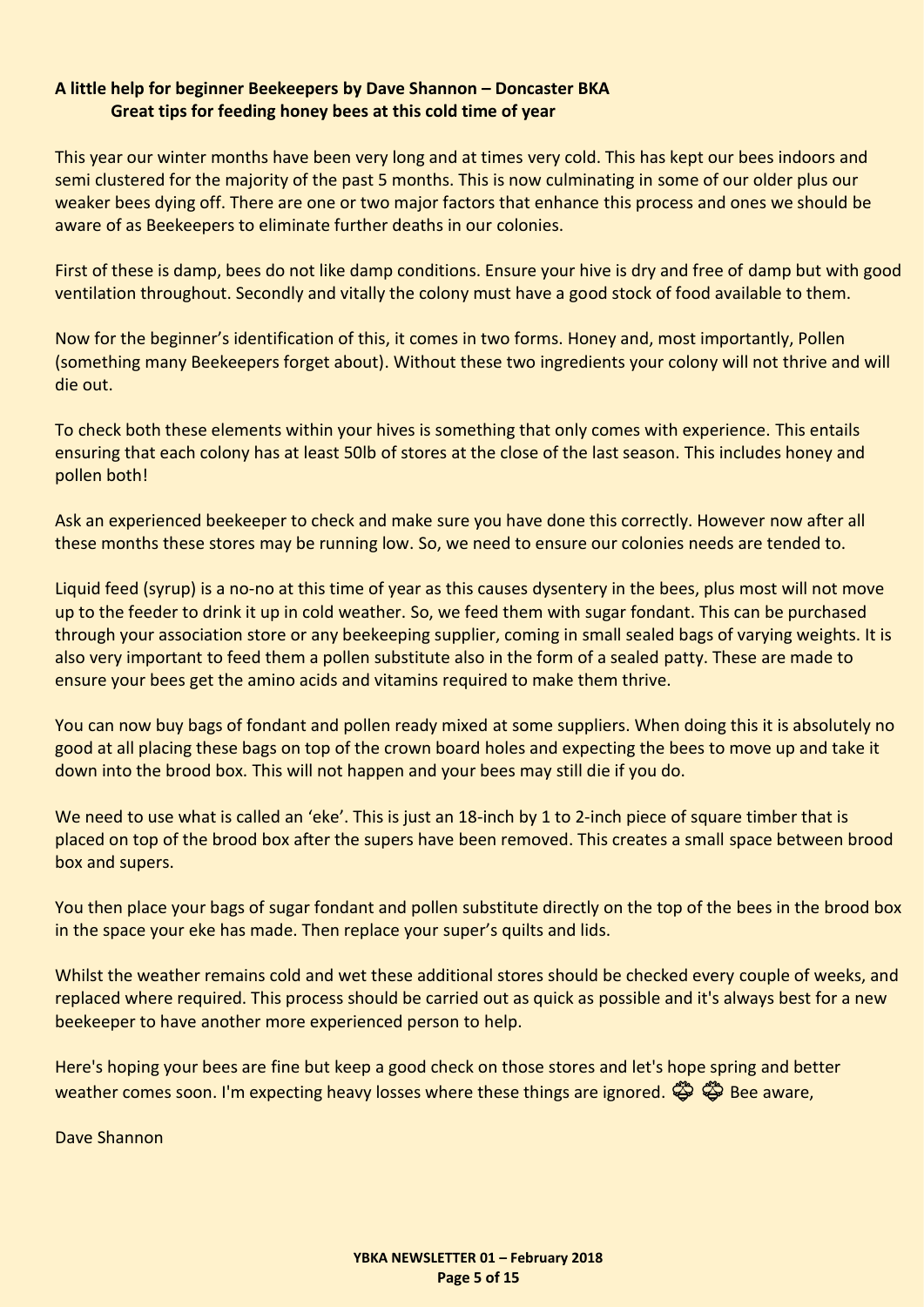#### <span id="page-5-0"></span>**The Science Behind Bee Keeping**

There are various science journals available to read on the intranet and there is an awful lot of research around honey bees. Below are just some excerpts from the last few weeks

#### **How honey bee gut bacteria help to digest their pollen-rich diet**

Summary:

The honey bee gut is colonized by specialized bacteria that help digest components of the floral pollen diet and produce molecules that likely promote bee health. Researchers have now uncovered which bacterial species perform which specific digestive functions in the bee gut. <https://www.sciencedaily.com/releases/2017/12/171212141506.htm>

#### **Wild Sri Lankan elephants retreat from sound of disturbed Asian honey bees**

Summary:

A new study using playbacks, has for the first time shown that Asian elephants in Sri Lanka are scared of honey bees, much like their African counterparts. The study showed that Asian elephants responded with alarm to the bee simulations. They also retreated significantly further away and vocalized more in response to the bee sounds compared to controls.

#### <https://www.sciencedaily.com/releases/2018/01/180122150157.htm>

**Queen mandibular pheromone modulates hemolymph ecdysteroid titers in adult Apis mellifera workers**  Summary:

To test the hypothesis that exposure to queen mandibular pheromone (QMP) modulates ecdysteroid production in adult worker honey bees, ecdysteroids were measured in hemolymph and other tissues of individual adult worker honey bees reared with or without QMP in cages and field colonies

#### <https://link.springer.com/article/10.1007/s13592-018-0562-6>

#### **Sick bees eat healthier**

Scientists have shown that sick bees try to look after themselves by eating healthy food.

<https://www.sciencedaily.com/releases/2018/02/180207110106.htm>

#### **All the buzz: Bigger honeybee colonies have quieter combs**

When honeybee colonies get larger, common sense suggests it would be noisier with more bees buzzing around. But a study now reports that bigger honeybee colonies actually have quieter combs than smaller ones.

<https://www.sciencedaily.com/releases/2018/01/180123171430.htm>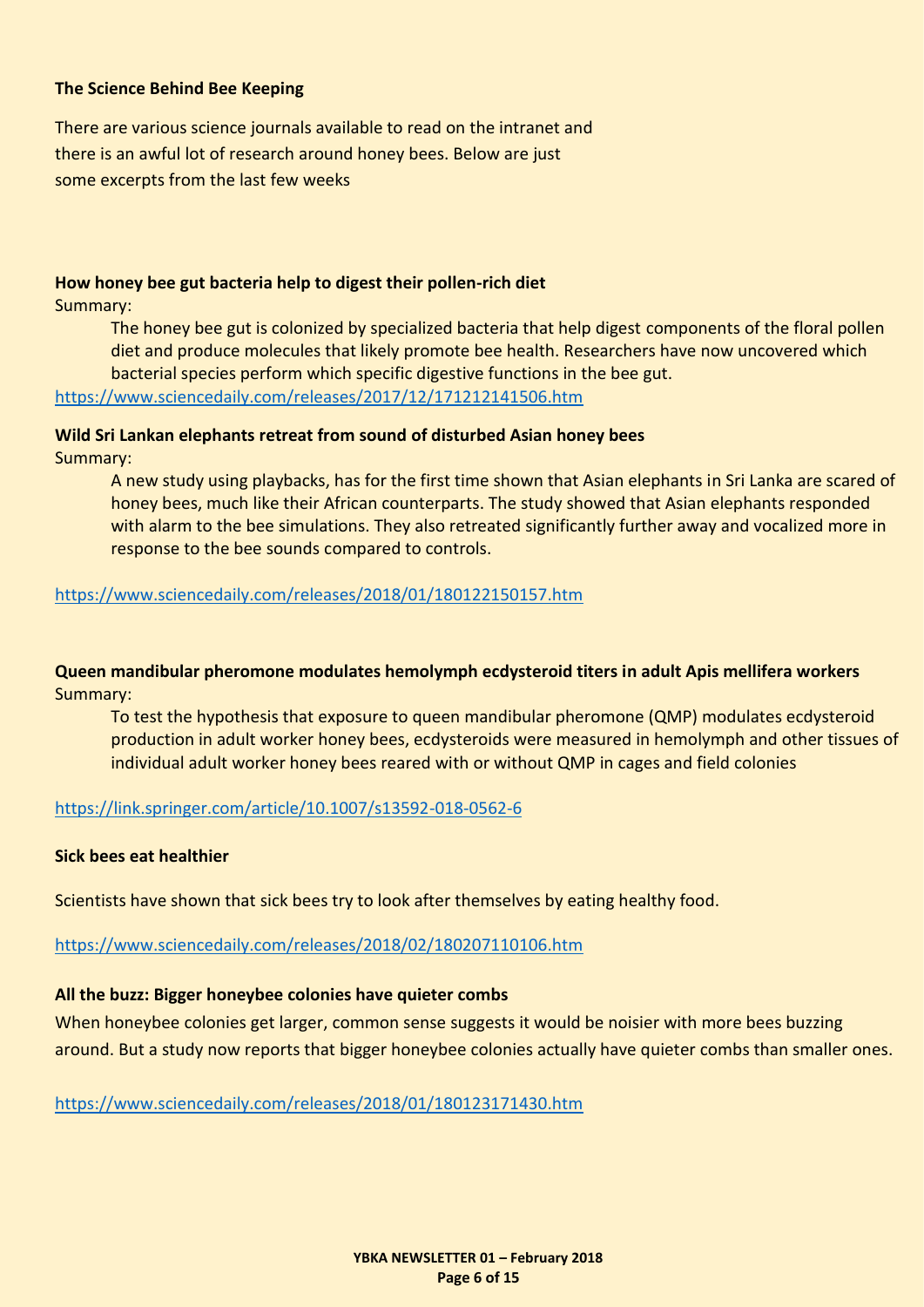<span id="page-6-0"></span>March 2018 YBKA Crossword Quiz

#### Flowers that the honey bee work



#### **ACROSS**

- 2 An old ladies favourite
- 3 Carpets the ground at the start of the year with bright, buttercup-like flowers
- 7 shade-tolerant perennials that produce flowers from mid- to late winter
- 8 You will find this plant in the North Yorkshire moors

#### DOWN

- 1 Yellow flower that can appears most months of the year
- 3 Catkins appear before the leaves in spring
- 4 Floral emblem of Scotland
- 5 Solidago common name
- 6 An oregan grape

Answers at the end of the newsletter

#### **Yorkshire BKA Facts**

*Apis* is the Latin word for bee. *Mellifera* comes from the Greek melli, honey, and ferre, to bear.

The scientific name means the honey-bearing bee.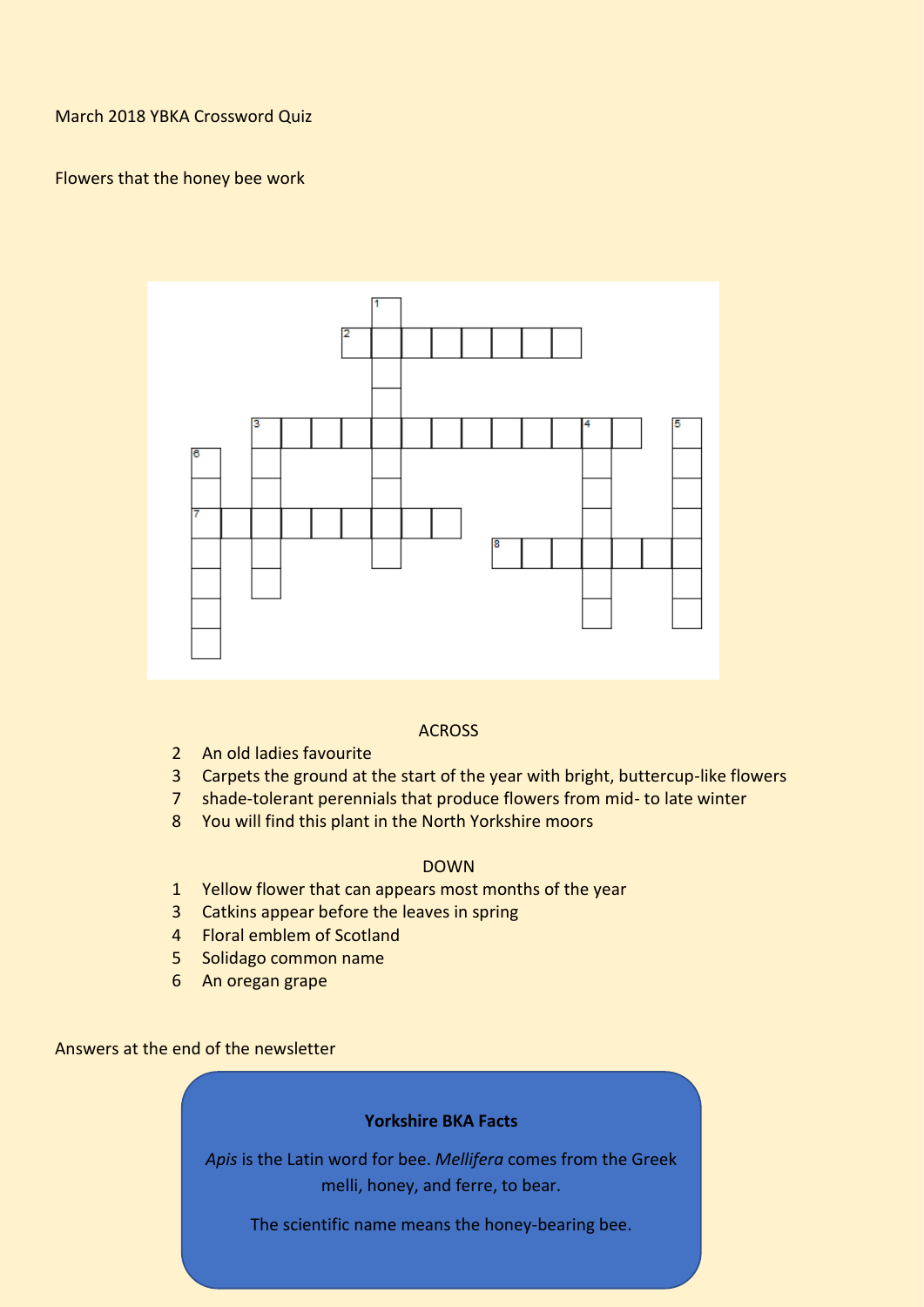# <span id="page-7-0"></span>*Annual Spring Conference Saturday, March 24th, 2018 8.30 am to 4.30 pm VENUE: Manor Academy in York*

| $08.30 - 09.15$ | <b>Registration and refreshments</b>                                               |
|-----------------|------------------------------------------------------------------------------------|
| $09.15 - 09.30$ | Welcome and Introduction                                                           |
| $09.30 - 10.15$ | Margaret Murdin (NDB). The BBKA and what it stands for.                            |
| $10.15 - 10.30$ | Workshops and how you can book them.                                               |
|                 | Introduction of Dr. Ryad Al Sous.                                                  |
| $10.30 - 11.00$ | Coffee Break [Delegates opt for workshops & discussion groups]                     |
| $11.00 - 11.45$ | Dr. John Varker. This lecture sets the scene for the evolutionary history of bees. |
| $11.45 - 12.30$ | Trisha Marlow. How Bees help development in rural communities abroad.              |
| $12.30 - 13.30$ | <b>LUNCH</b>                                                                       |
| $13.30 - 15.30$ | <b>Workshops and Discussion Groups:</b>                                            |

Breeding better Bees & Queen-rearing - Tony Jefferson & Jim Pearson

The use of honey and beeswax in Cerate - Sara Robb

Skep-making - Geoff Pearson

Re-cycling wax - Chris Coulson

Discussion groups headed by Trisha Marlow, Dr Ryad Al Sous and John Varker.

15.30 – 16.00 Beekeepers question time. The YBKA Chairman (Phil Gee) will chair this section. The panel will consist of the speakers, the Regional Bee Inspector and members of the General Purposes Committee. An opportunity to question the speakers on what you have heard during the day and any other beekeeping issues that you may have.

#### Ticket price is either £10 per ticket but does not include lunch and refreshments £20 and includes all refreshments and lunch. To book your ticket please contact Roger Chappel the YBKA secretary By post 4, The Green, Brafferton, Darlington, Co. Durham DL1 3LB or

By email: secretary@ybka.org.uk

By phone 01325 315741 or 07905 190 701

You can pay by card over the phone or by cheque (payable to YBKA) Please remember to inform us if you have any special dietary requirements.

Address for conference:

Manor Academy, Millfield Lane, Nether Poppleton, YORK, YO26 6PA



**YBKA NEWSLETTER 01 – February 2018 Page 8 of 15**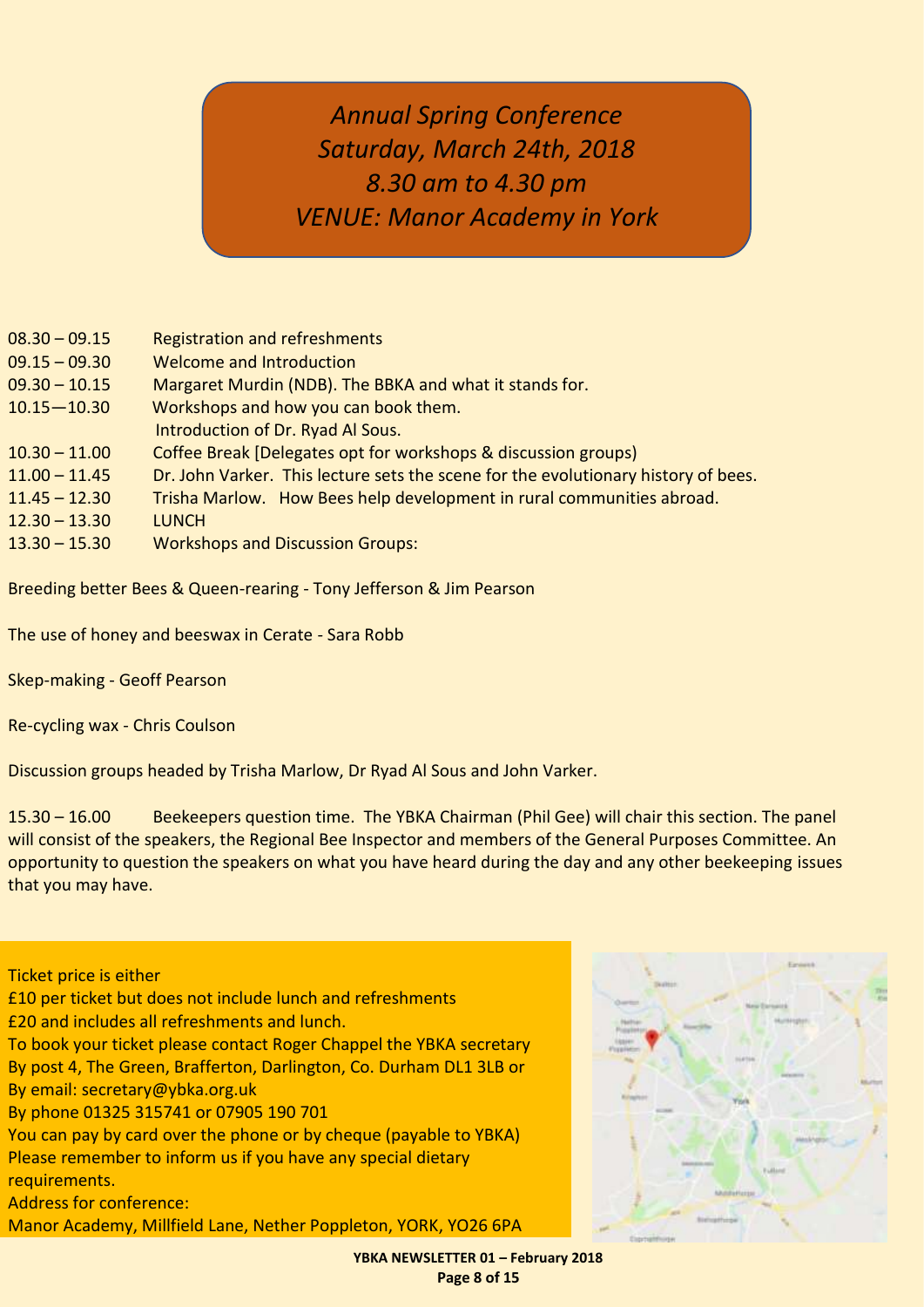#### **YBKA Annual Spring Conference on Saturday 24th March 2018**

**at the Manor Academy in York.**

**YBKA Spring Conference 2018**

#### **[www.ybka.org.uk/event/spring-conference-2018/](file:///C:/Users/eliza/Downloads/www.ybka.org.uk/event/spring-conference-2018/)**

#### **Our main speakers at the conference**

**Dr. Sara Robb** is an award-winning scientist, professional speaker, author and managing director of her company Bath Potions. Sara moved to the United Kingdom to continue her research. In 2003, Sara left academic research and founded her company Bath Potions, which specialises in honey soaps and beeswax creams. Recipes are available in her first book: "Dr Sara's Honey Potions". Sara lives in North London with her family and runs workshops at the British Beekeepers Association Spring Convention and The National Honey Show each year. Sara has a continued interest in aging and anti-oxidants, particularly, the anti-oxidants in bee products and how they can slow the aging process.

**Margaret Murdin (NDB)** is a Master Beekeeper and is just completing her second year as Chairman of the BBKA. She has been a trustee of the BBKA for the last 6 years and is Assistant Moderator for the written exams. She assesses practical assessments at Basic, General Husbandry and Advanced Husbandry levels and tutors for the Correspondence Course. Margaret teaches beekeeping quite extensively. She moved from Merseyside to Oxfordshire last year and downsized her beekeeping operation because of the demands of the Chairmanship. Margaret keeps 9 colonies locally to where she lives and whenever possible escapes from the BBKA to enjoy her bees. She also likes to work with the BBKA staff and trustees as a whole integrated team and, using this approach, has taken the BBKA from years of losses to two years of significant surpluses without the need for an increase in capitation.

**Dr. W. John Varker** is a retired Leeds University Palaeontologist (Earth Sciences Department), who for 36 years lectured student groups of from 4 to over 300. He also has experience in Adult Education. His research concerned microfossils used for dating rocks which is obtained by dissolving limestones. For five years he was a member of an International Committee visiting sites in Germany, France, Ukraine, China, Mongolia and several parts of the United States. John came to beekeeping only recently when he inherited a single empty hive and so consequently joined the Leeds BKA, had his garden vetted for suitability and bought his first nucleus colony and set to work….

**Trisha Marlow** is a BBKA Master Beekeeper and assessor for the BBKA Basic assessment in England, Wales (through the WBKA) and Africa (BBKA Basic in Modern African Beekeeping). She lives on the family farm in the Welsh Marches with partner Paul. As volunteer Project Manager for the UK poverty alleviation charity Bees Abroad, her focus is mainly on projects in Ghana at this time as well as various sub-committee work at home. Trisha is also the Vice-County bee recorder for Montgomeryshire, records moths for the County and in her "spare time" likes to grow things, travel, and is finally learning to ride horses.

#### **WORKSHOPS**

A variety of workshops will be taking place throughout the day covering such wide topics as cerate and soap production (**Dr Sara Robb)**, Skep making (**Geoff Pearson)** and making the best use of re-cycled wax (**Chris Coulson). Tony Jefferson** and **Jim Pearson** will give their own unique views on how best to develop goodnatured colonies and how to rear your own queens with the very best characteristics.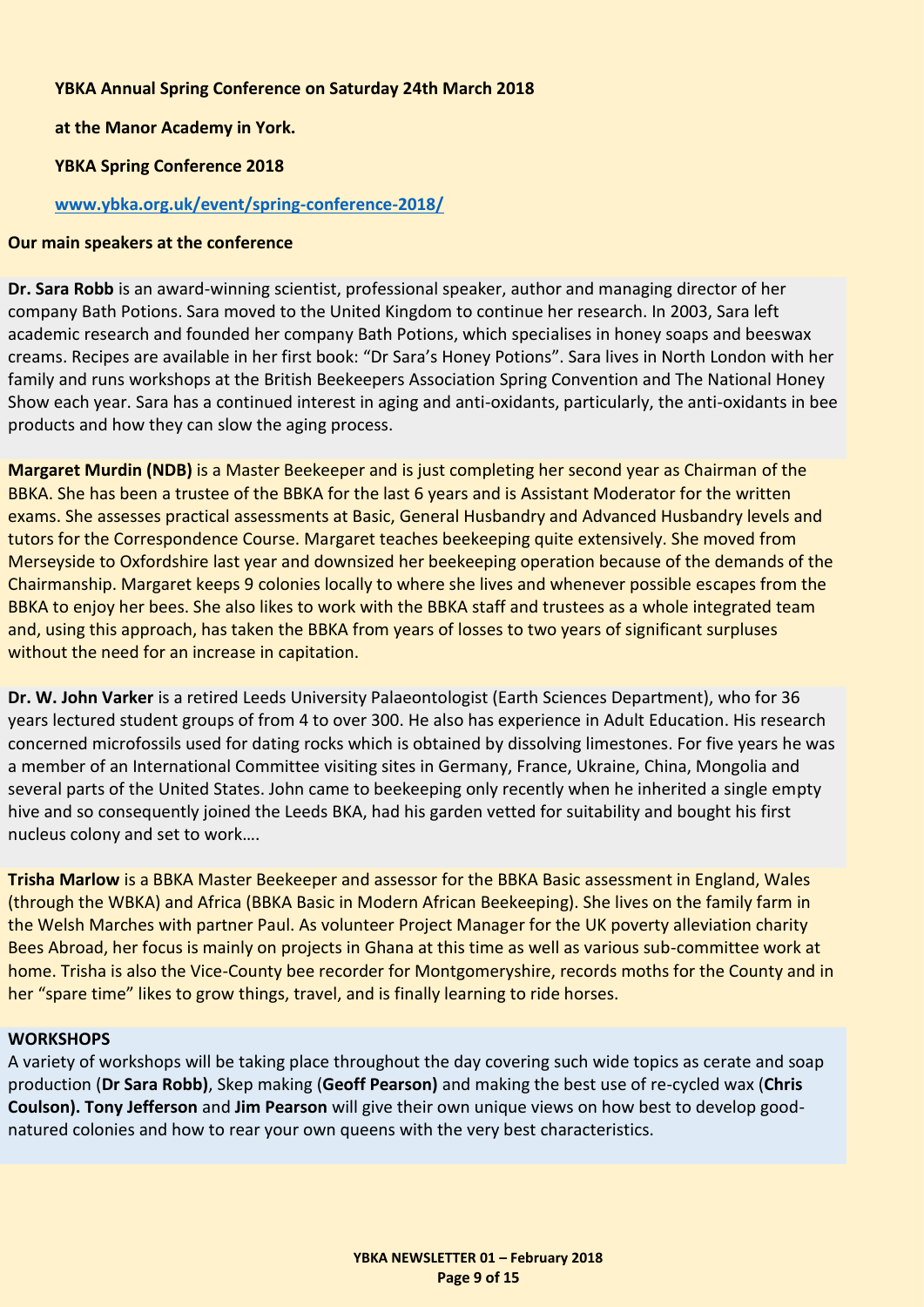#### <span id="page-9-0"></span>Simple methods of making increase By Wally Shaw

This site is meant for those with two or three hives who







#### **Splits and Varroa**

By William Hesbach

A very useful book for the reduction in varroa in your colorses. Bill Hesbach is a beekeeper and honey producer in Cheshire. where he owns and operates Wind Dance Aplary.

#### An Apiary quide to swarm control

By Wally Shaw

The title tells it all. This booklet originally published by the Welsh Beekeepers Association is a very sound introduction to swarm control for all small scale beekeepers



#### The Beekeepers Quarterly

The Beekeepers Quarterly - 4 Issues per Year The BKQ is an international English language beekeeping journal which has been published since 1984 by Northern Bee Books and edited by John Phipps. Over the years it has developed into a 60 page full colour magazine which is available both in print and online.

#### Over 350 Beekeeping titles available visit www.northernbeebooks.co.uk



We Post Worldwide Tel: 01422 882751



#### Get 13 Issues for the Price of 12! Use code NEWS18Y at checkout\*

# informed ρp

#### **Why choose Bee Craft?**

- $\rightarrow$  International award-winner
- → Britain's best-selling beekeeping magazine<br>→ authoritative information for new and
- experienced beekeepers
- latest news
- $\rightarrow$  your letters
- $\rightarrow$  features
- + latest research
- $\rightarrow$  BKids and youth sections
- $\rightarrow$  what's on
- $\rightarrow$  classified ads
- $\rightarrow$  online shop
- online bonus features

#### You've got the equipment

You're buzzing to go

**Subscribe to Bee Craft magazine for** the informed 'know how' in each month's edition

Join the Bee Craft Live webinars and ask your questions each month

#### bee-craft.com/shop **YBKA NEWSLETTER 01 – February 2018**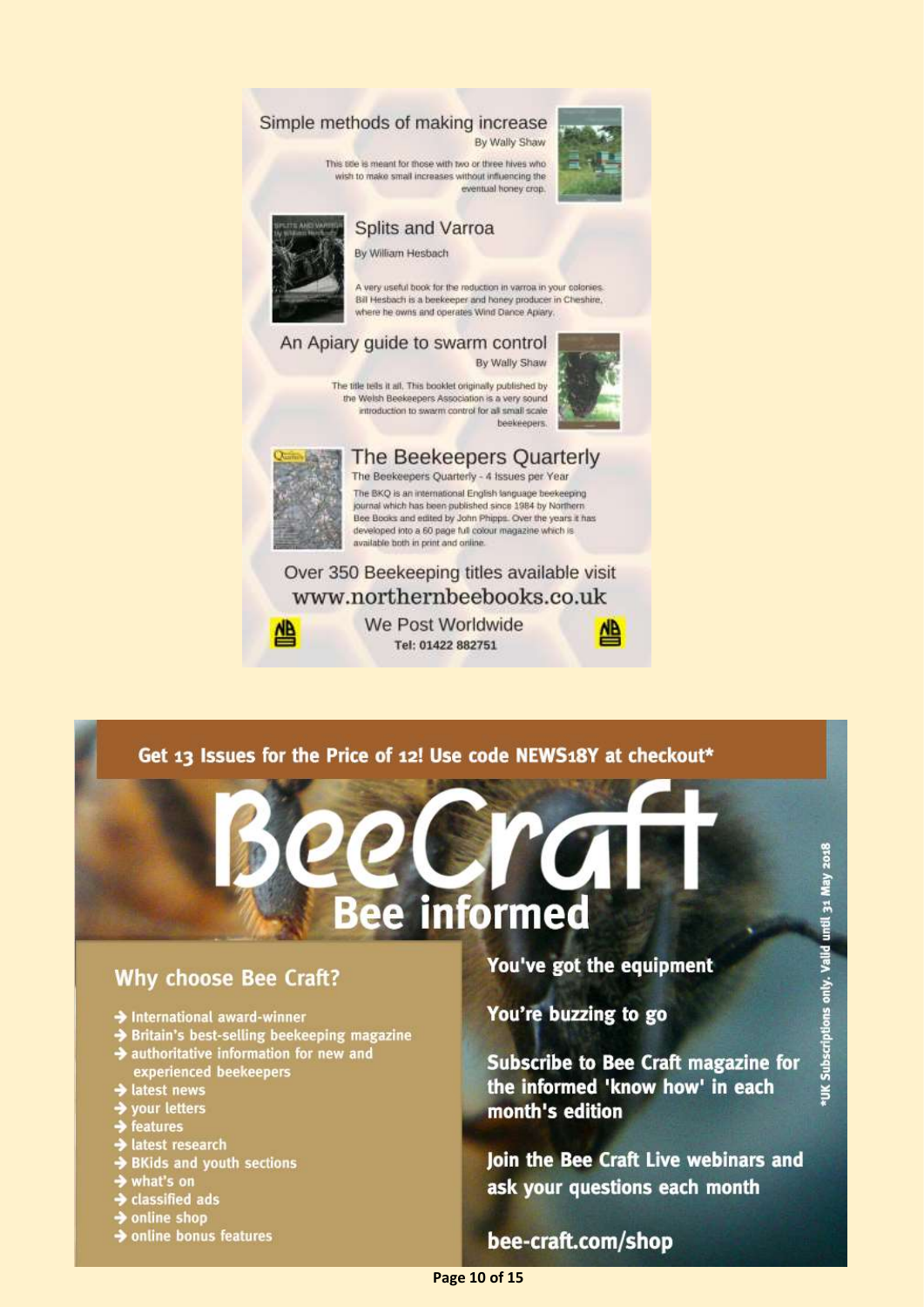

E H THORNE (Beehives) LTD BEEHIVE BUSINESS PARK, RAND, Nr. WRAGBY, LINCOLNSHIRE, LN8 5NJ Tel. 01673 858555 sales@thorne.co.uk www.thorne.co.uk like us on Facebook www.facebook.com/E.H.Thorne or follow us on Twitter @ThorneBeehives subscribe to our YouTube Channel at http://bit.ly/2BXpFns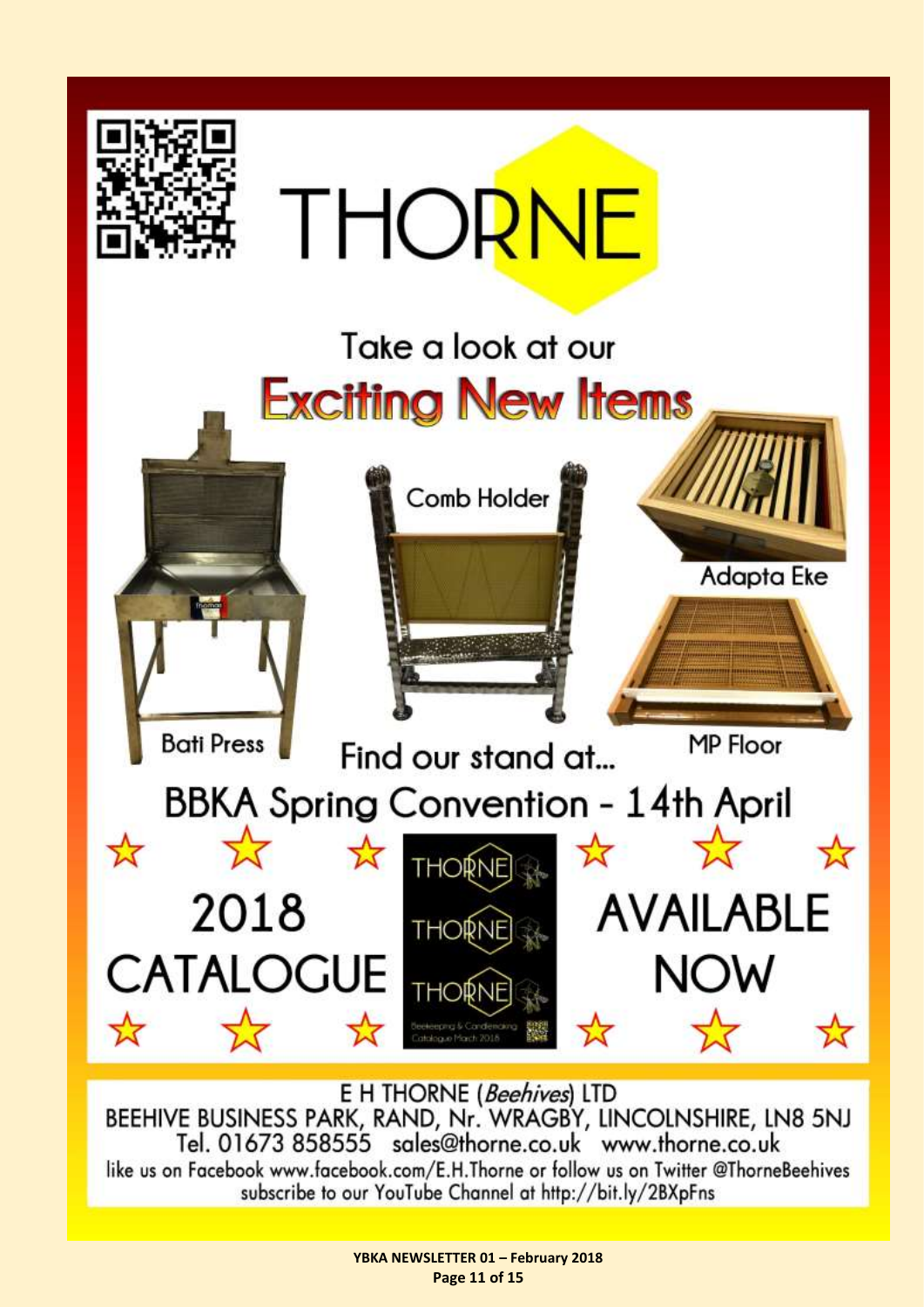### POLY HIVES - CEDAR HIVES - FRAMES - BEESWAX - BEE FEED -**CLOTHING - EXTRACTORS - HIVE TOOLS - JARS**

**DON'T BE LEFT OUT THIS YEAR. ORDER YOUR BEES NOW FOR THIS SEASON. PHONE NOW OR ORDER ONLINE!** 



**National Poly 6 Frame** 14x12 Nuc of Bees £240.00 £90.00 deposit required (non refundable). remainder to pay on collection

**Langstroth Poly 5 Frame** Nuc of Bees £205.00, £55.00 deposit required (non refundable), remainder to pay on collection

**National Cedar Hive** with Bees £355.00, £55.00 deposit required (non refundable), remainder to pay on collection

**Commercial Poly 6 Frame Nuc of Bees** £225.00 £75.00 deposit required (non refundable), remainder to pay on collection

 $60$ 

**Carnica Queen Bees** £39.00. which we have been using in our nucleuses for the last three years

**National Poly Hive** with Bees £291.00. £55 deposit required (non refundable), remainder to pay on collection



# **MAISEMORE APIARIES LTD**

OLD ROAD, MAISEMORE, GLOUCESTER, GL2 8HT, TEL: 01452 700289 FAX: 01452 700196 sales@bees-online.co.uk www.bees-online.co.uk www.woodenbriquettes.co.uk

> **YBKA NEWSLETTER 01 – February 2018 Page 12 of 15**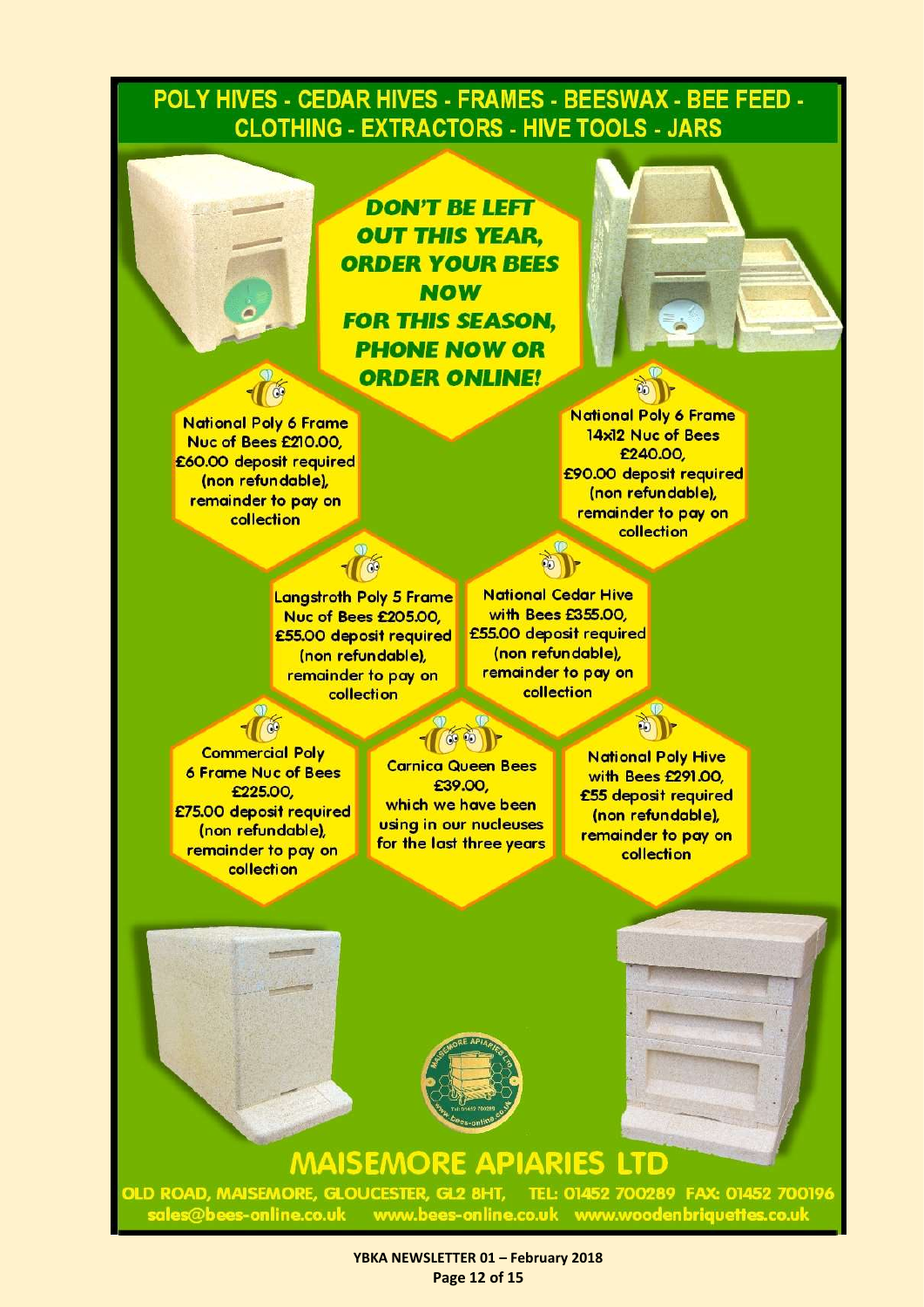<span id="page-12-0"></span>**When I inspect colonies, I look for my rule of 5** 

- **1. Is the queen present and laying (brood in all 3 stages)?**
	- **a. As long as I can see eggs, I am happy there is a queen present even if I don't see her.**
- **2. Has the colony got enough room?**
- **a. When there is 70%-80% of the frames filled with brood and/or stores, I add more room**
- **3. Does the colony have sufficient stores of pollen and honey until the next inspection?**
	- **a. Will the stores present be enough for another week, if not consider feeding depending time of year**
- **4. Is the colony healthy?**
	- **a. I looked for deformed wing virus and uncap a few drone cells and check for varroa.**
- **5. Are there any queen cells?**
	- **a. If queen cells are present then I implement a swarm management technique**

#### **Considerations before I start**

What's the ideal time to do an inspection? When it is warm and sunny with minimal wind and during the day when lots of the bees are out foraging. Note: this is an ideal choice which is not always possible, I have inspected in drizzling rain.

Temperature should be above 15°C for a full inspection

Always have a reason to go in to your bees?

Think about the rule of 5 reasons

Light your smoker if you are going to use one, or have a water spray handy

Decide if you are going to use cover clothes or not (if you are, get them ready)

#### **External**

Before I open the hive up, I watch the outside, it can be a great indicator of what's potentially happening on the inside.

- · I monitor the bees coming and going through the entrance
	- o this can indicate the strength of the colony
- · Check the ground in front of the hive for dead bees or any crawling upwards looking ill
	- o This can indicate diseases/pests/problems present inside
- · Check the hive and stand for any signs of damage or wear and tear
	- $\circ$  This can indicate problems before they occur like holes for pests to enter through
	- · Check the varroa tray for varroa or any other signs of other problems
		- $\circ$  A quick pull out and have a count, clean the tray so next time you know the count is from the last 7 days only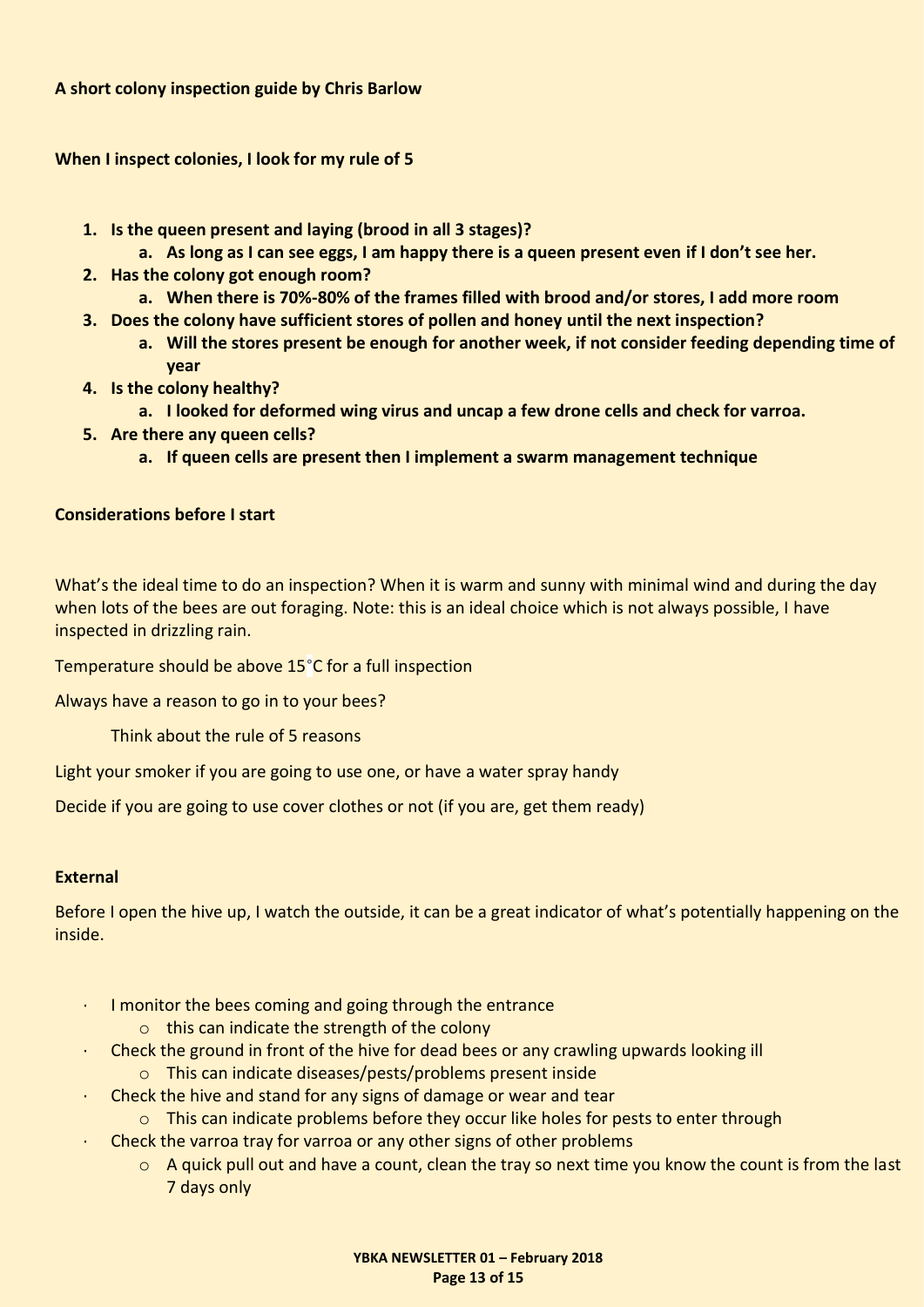In Winter it might be appropriate to put a brick on the roof or tie the hive down depending where you have your hive.

#### **Internal – as you start**

Remove lid and put on floor at side of the hive. Remove the crown board (check for queen)

#### **Internal - After you open the box**

Check the supers - (If any) to see if you need to add one - depends on time of year The queen - Sometimes you won't find her but that's fine. If you find the queen and she is not marked, mark her (correct year) Eggs - If you see eggs, that's good, the queen has been laying within the last 3 days Check for eggs, larvae and sealed brood across the frames

See if you can spot any drone brood cells

Check egg laying pattern - Is it patchy or is there excessive drone brood

Honey/Nectar - Is there sufficient present until your next inspection?

If not, feed appropriately for time of year

Queen cells or supersedure cells - Are there any present?

If so, implement swarm management

Frame and Comb condition - Age, colour or damage

Can any be replaced

Signs of diseases - Foul brood, chalkbrood, deformed bees, nosema

Deformed wings on worker bees and seeing varroa on bees are indications of a possible high varroa count,

If this is the case then medicate for varroa

**Do you have any tips for colony inspections? If you do, please share them.**